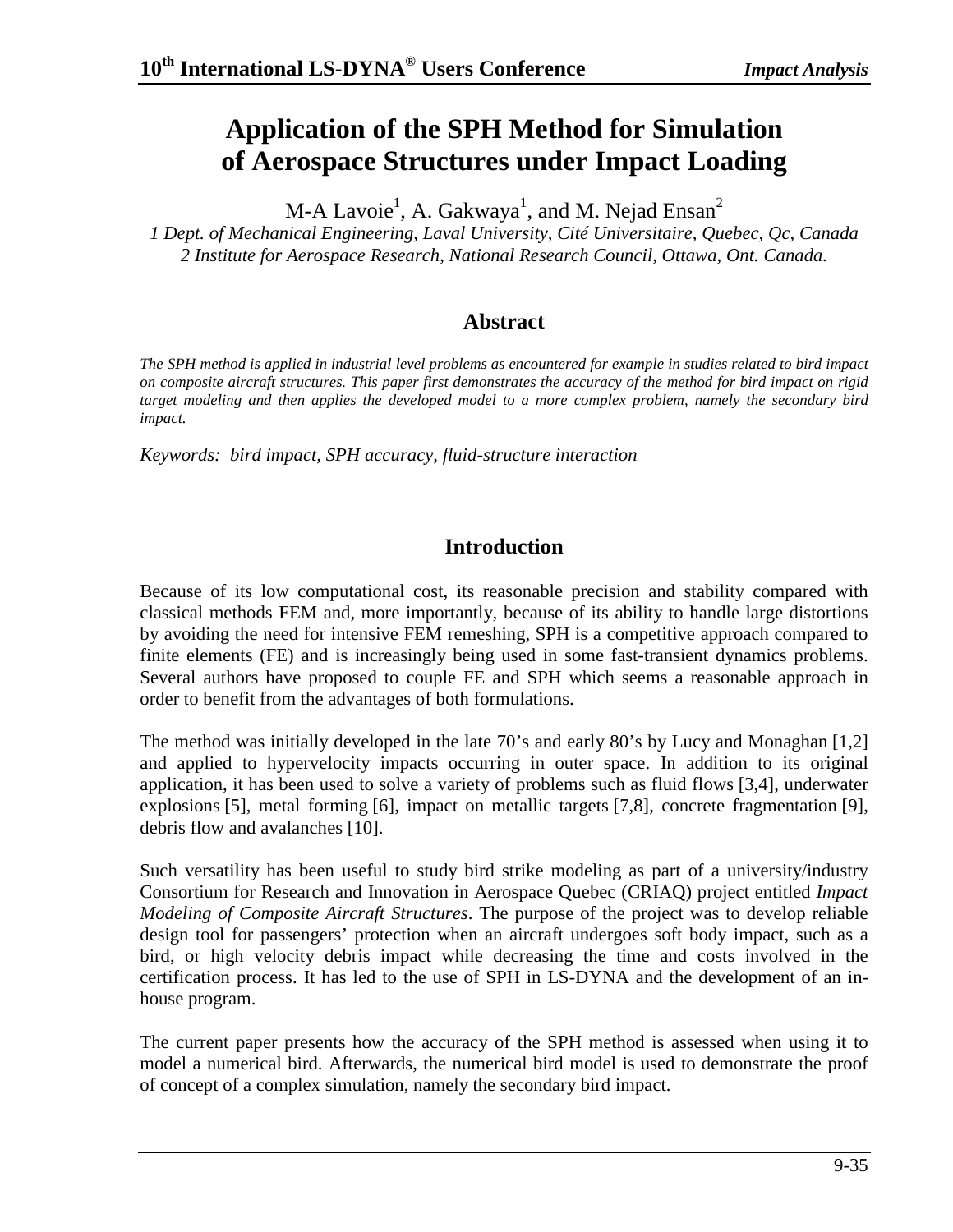#### **Accuracy – Bird Impact on Rigid Target**

In recent years, efforts were increased to model the bird impact event and predict the viability of aircraft structures prior to the mandatory expensive destructive certification procedures. This is within the scope of the CRIAQ impact modeling project and different modeling techniques were studied [11] as well as ways to evaluate the reliability of the obtained numerical results. Moreover, because the available experimental data were collected several year ago with the then available instrumentation [12], new tests were conducted and results were published in Lavoie [13]. Here the numerical SPH bird model is briefly described and compared against some of those new experimental data. Especially with respect to the deformation of the bird, it was found that SPH was the best performing numerical method when compared to the ALE approach.

During the experimental set up, a 1 kg gelatine bird substitute impacted a rigid 0.0127 m ( $\frac{1}{2}$  in) thick steel plate at a velocity of 95 m/s (185 knots). The plate was of 0.3048 by 0.3048 m (12 by 12 in) side dimension with an edge of  $0.0127$  m  $\left(\frac{1}{2} \text{ in} \right)$  wide by  $0.00635$  m  $\left(\frac{1}{4} \text{ in} \right)$  thick. A highspeed video camera was used to capture the behavior of the projectile during the impact and frames were taken at a frequency of 3000 frames/sec.

The numerical model includes a steel target modeled with solid elements and the bird, modeled with about 4500 SPH particles. An automatic nodes to surface contact control the interaction between the projectile and the target. Figure 1 presents the numerical model generated.



**Figure 1 Numerical model for the SPH impact on a rigid flat plate** 

An elastic material model is used for the plate and an elastic-plastic-hydrodynamic material model with a polynomial equation of state is used to model the bird. The physical properties are given below using the international system of units and the simulation ran for 0.005 s.

\*MAT\_ELASTIC<br>\$ MID \$ MID RO E PR DA DB 3 7830.00002.0700E+11 0.300000 \*MAT\_ELASTIC\_PLASTIC\_HYDRO \$ MID RO G SIGY EH PC FS 1 950.00000 2.0000E+9 20000.000 1000.0000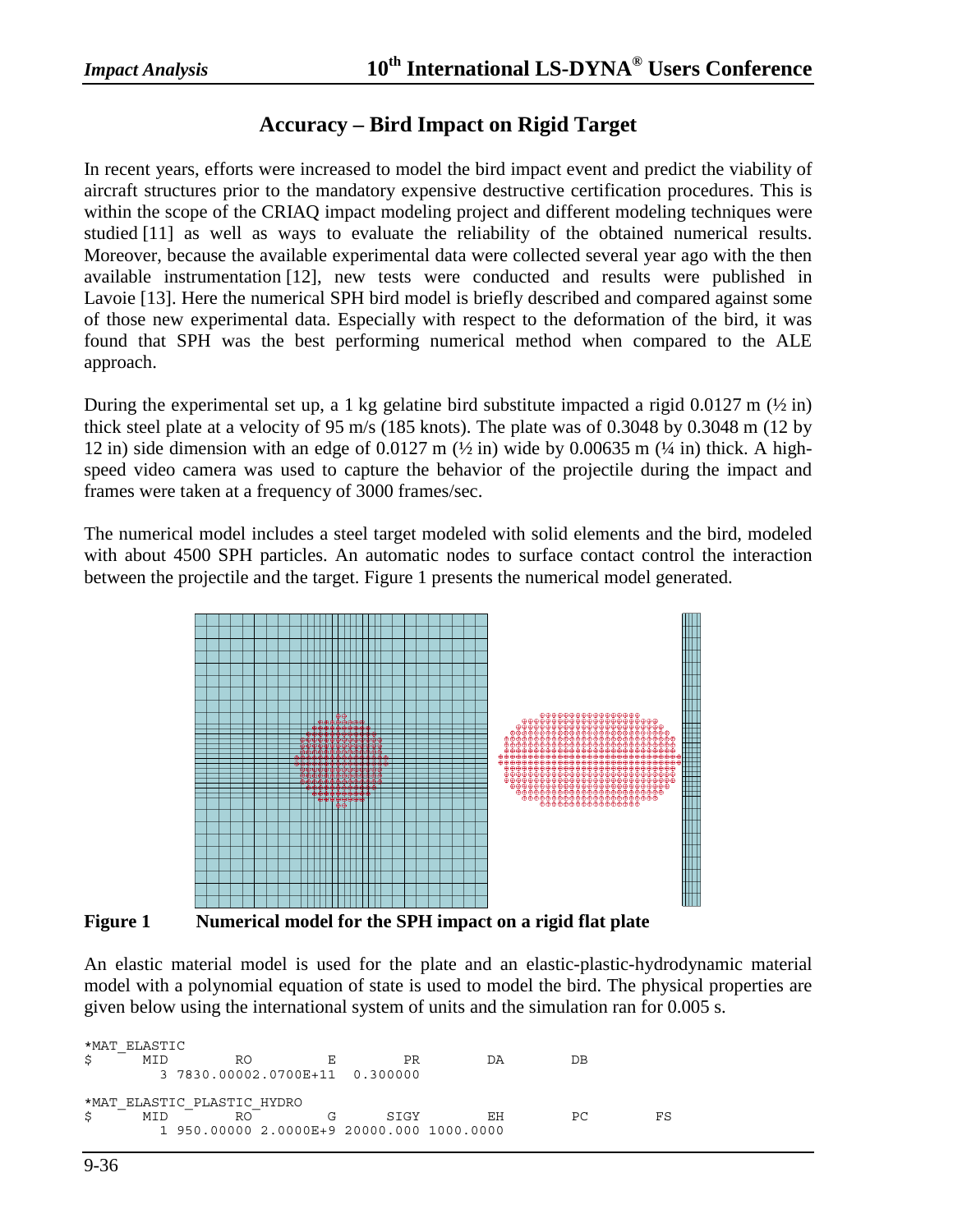| \$                        | EPS1<br>0.000   | EPS <sub>2</sub><br>0.000 | EPS3<br>0.000 | EPS4<br>0.000                 | EPS5<br>0.000  | EPS6<br>0.000 | EPS7<br>0.000 | EPS8<br>0.000 |
|---------------------------|-----------------|---------------------------|---------------|-------------------------------|----------------|---------------|---------------|---------------|
| \$                        | EPS9            | EPS10                     | EPS11         | EPS12                         | EPS13          | EPS14         | EPS15         | EPS16         |
|                           | 0.000           | 0.000                     | 0.000         | 0.000                         | 0.000          | 0.000         | 0.000         | 0.000         |
| \$                        | ES1             | ES <sub>2</sub>           | ES3           | ES4                           | ES5            | ES6           | ES7           | ES8           |
|                           | 0.000           | 0.000                     | 0.000         | 0.000                         | 0.000          | 0.000         | 0.000         | 0.000         |
| \$                        | ES <sub>9</sub> | <b>ES10</b>               | <b>ES11</b>   | <b>ES12</b>                   | <b>ES13</b>    | <b>ES14</b>   | <b>ES15</b>   | ES16          |
|                           | 0.000           | 0.000                     | 0.000         | 0.000                         | 0.000          | 0.000         | 0.000         | 0.000         |
| LINEAR POLYNOMIAL<br>*EOS |                 |                           |               |                               |                |               |               |               |
| \$                        | EOSID           | C <sub>0</sub>            | C1            | C2                            | C <sub>3</sub> | C4            | C5            | C6            |
|                           |                 | 0.000                     |               | 2.0600E+9 6.1900E+91.0300E+10 |                |               |               |               |
| \$                        | E0              | V <sub>0</sub>            |               |                               |                |               |               |               |
|                           | 0.000           | 0.000                     |               |                               |                |               |               |               |

Snap-shots are compared for the experimental and numerical deformations from the beginning of the impact at time intervals of 0.0066 s in figure 2. A very good correlation can be observed between the two sets of data. Moreover, the increase of the diameter of the projectile and the deceleration of the end of the projectile were measured to provide a more quantitative approach. Those are illustrated in figure 3 where an experimental curve is given for each of the three valid tests conducted. Although the time intervals are relatively large for the experimental data, the trend of both numerical and experimental is very similar.



**Figure 2 Impact at 0**° **at time intervals of 0.66 ms, video camera and SPH method**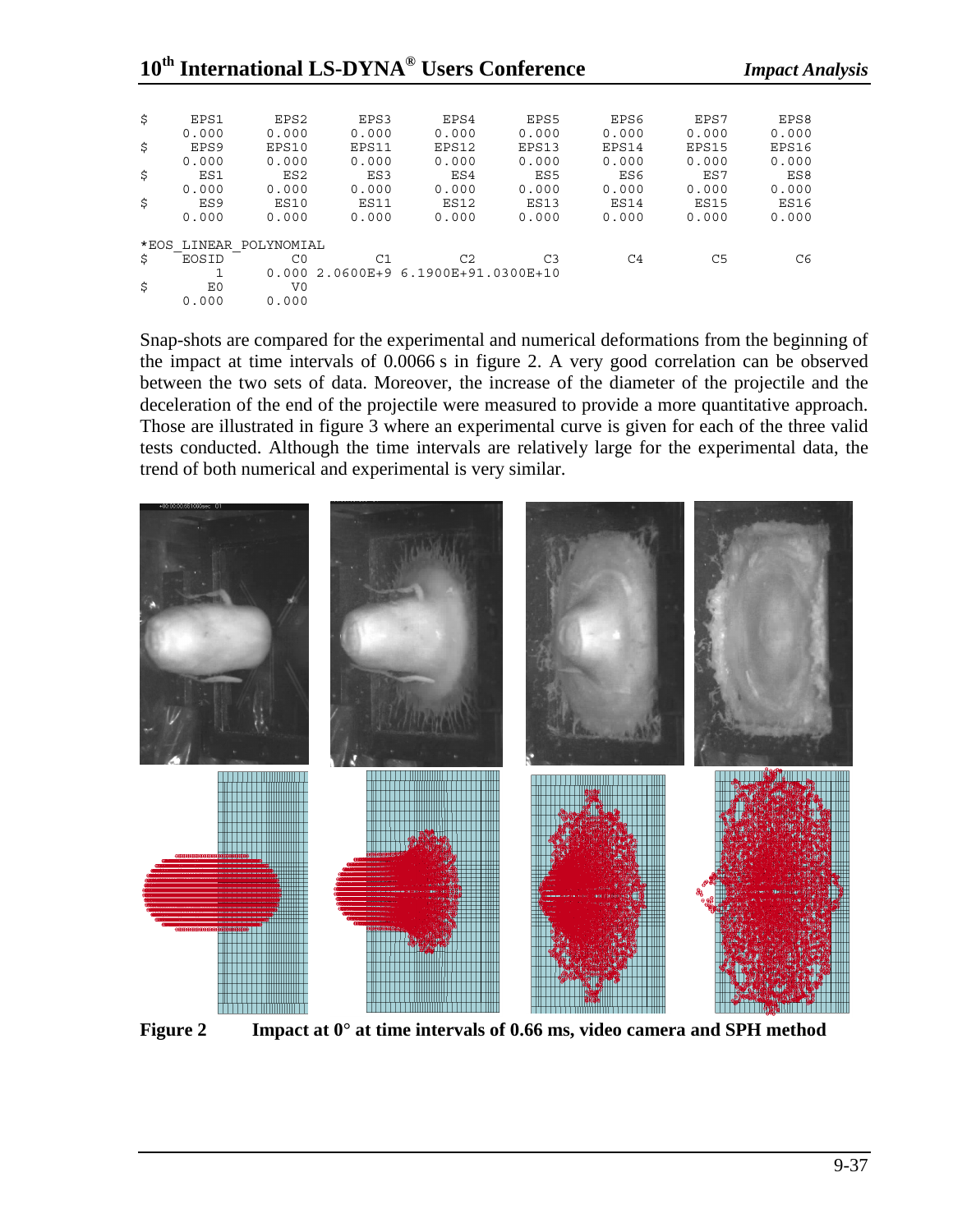

**Figure 3 Variation of velocity (left) and diameter of the projectile (right) at 0**° **angle** 

The accuracy of the SPH bird model can be assessed in other ways. For instance, it is possible to incline the target and observe what happens then. It is also quite current to compare the pressure reading at the center of impact and the radial pressure distribution with the analytical and experimental values. For more information, the reader is referred to Lavoie [11] for an analytical approach and Lavoie [13] for an experimental approach.

The general conclusion drawn from the results presented here is that the SPH method yields results that are sufficiently reliable for it to be used in a more complex numerical simulation where the unknown are related to the structure and not the projectile.

# **Proof of concept – Secondary Bird impact**

Once the accuracy of SPH is demonstrated for bird impact, it becomes interesting to apply it to a large scale simulation and examine the type of complex problems that can be solved with SPH. In collaboration with one of the partner of the CRIAQ project, the secondary bird impact was studied. Following tests, it came to attention that most of the bird mass hitting the engine pylon component was deflected and hit the engine cowling. Figure 4 below illustrate where the impact would typically occur.



**Figure 4 Point of impact on a typical aircraft** 

Thus, SPH particles were used to perform the post-tests analysis since it incurs no mass loss after the initial impact. The numerical analysis was performed in LS-DYNA to study the impact of a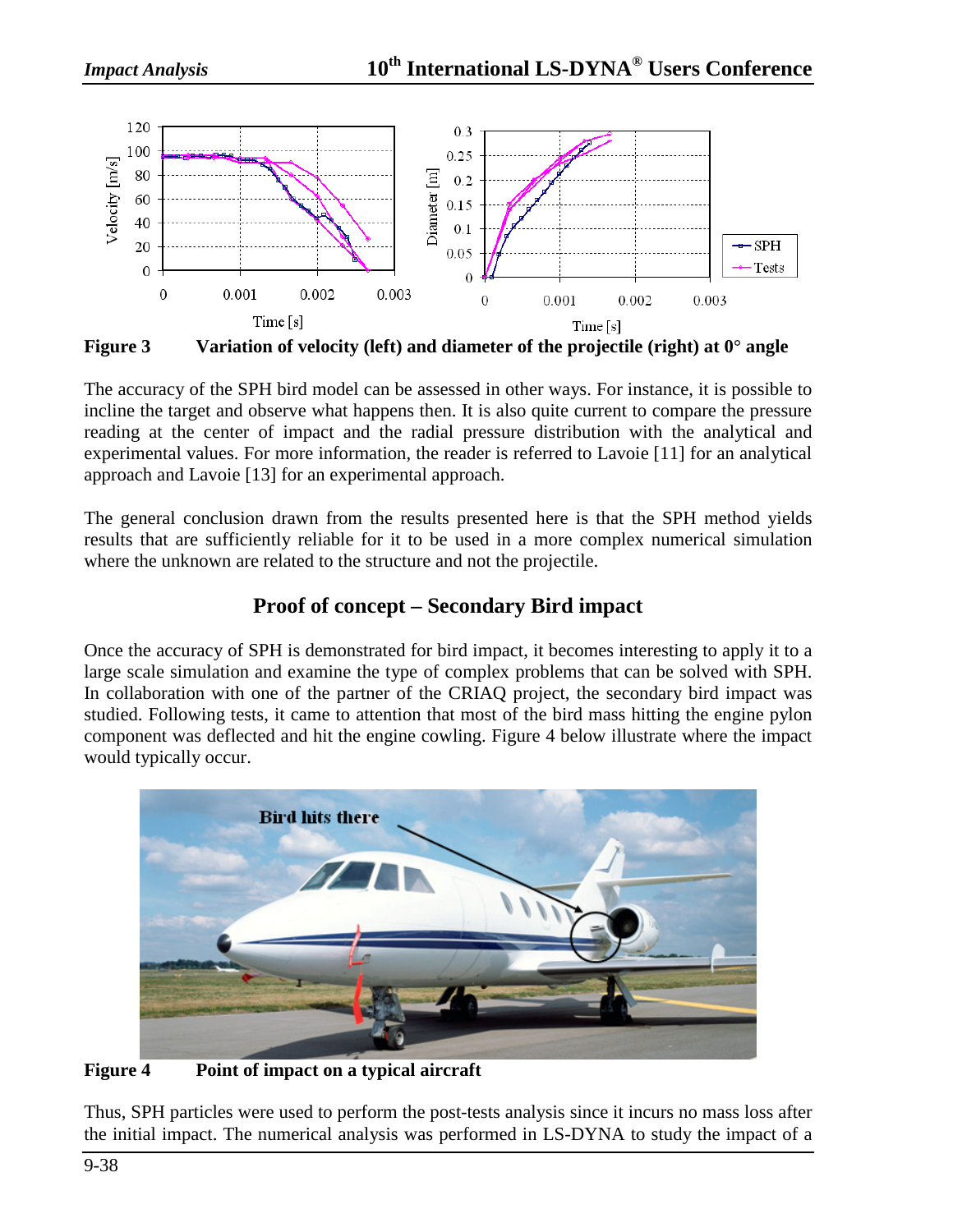bird on a wing leading edge with a swept angle and to evaluate the potential harmfulness of secondary debris on surrounding structures. The objective of the numerical simulations was to provide simulation data that could be compared against tests results. The data is given in terms of energy, velocity of the projectile debris after the initial impact and the mass percentage of deflected debris that can reach a nearby structure.

A 1.81 kg (4 lbs) bird travelling at a velocity of 180 m/s (350 knots) impacts the pylon leading edge at a swept angle. The bird is modelled with about 9000 SPH particles using the same elastic plastic material model and equation of state as given above. The structure is made of aluminum where the thickness is sufficient so that the leading edge remains intact in order for most of the debris to be deflected toward the engine cowling, which represents a worse case scenario. The leading edge and engine cowling, represented by the wall, are constrained so as not to move in space. Forces imparted on the wall are measured with the contact and the simulation last 0.01 s. Figure 5 below gives a schematic of the problem studied.



**Figure 5 Numerical model for the secondary bird impact** 

The first data retrieved is to visually observe what happens to the bird after the first impact, which is given in Figure 6 below. As expected, a significant portion of the bird is deflected towards the rigid wall.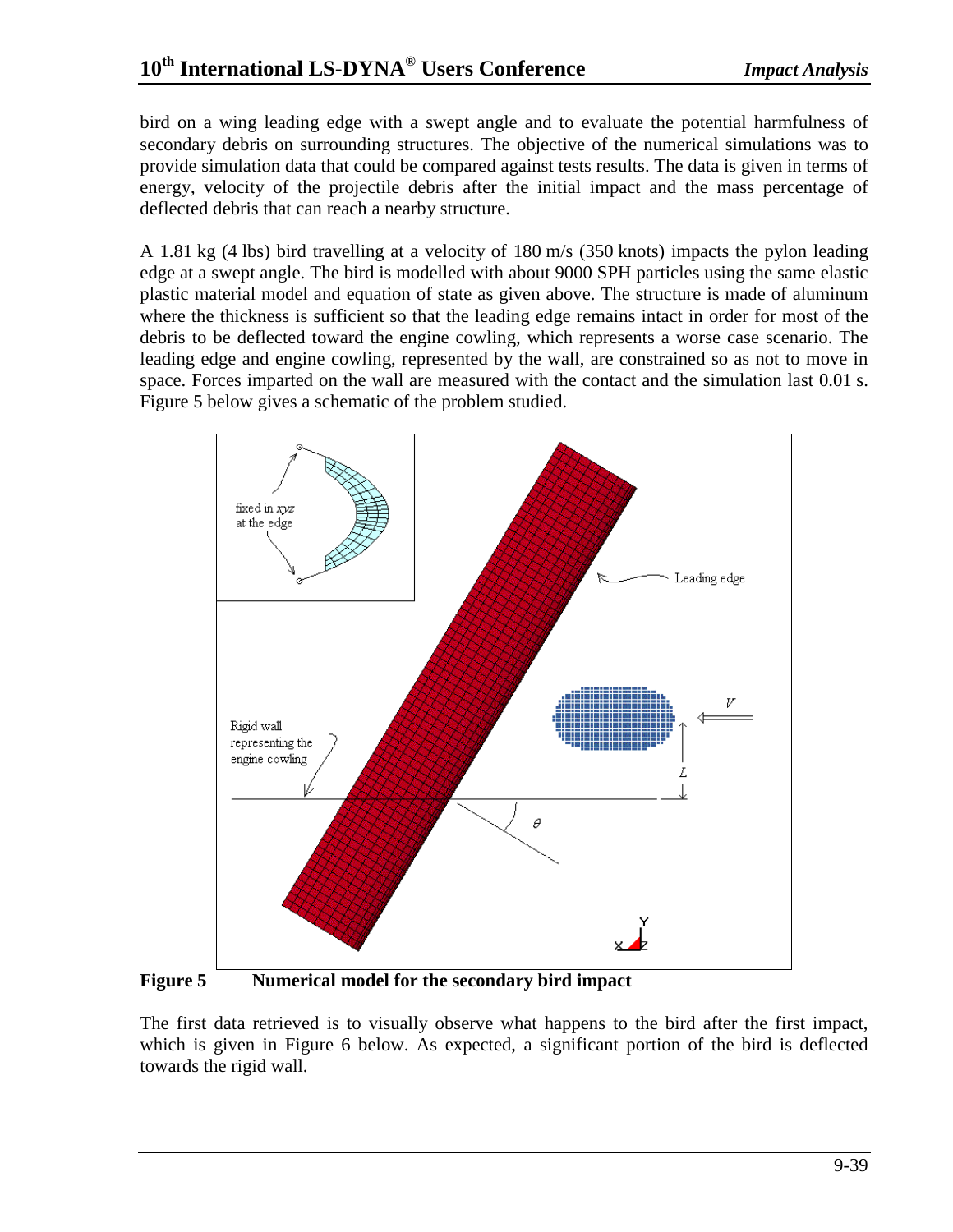

**Figure 6 Progression of the secondary bird impact** 

Secondly, the residual velocity and mass, that is the velocity at which the debris hit the wall, was qualitatively measured using the post-processor in LS-DYNA. The core of the impact occurs 0.0025 sec after the initial impact on the leading edge.

The velocity is perpendicular to the engine cowling and ranges form 100 to 150 m/s. The mass deflected towards the engine cowling represents about 45% of the initial mass of the bird and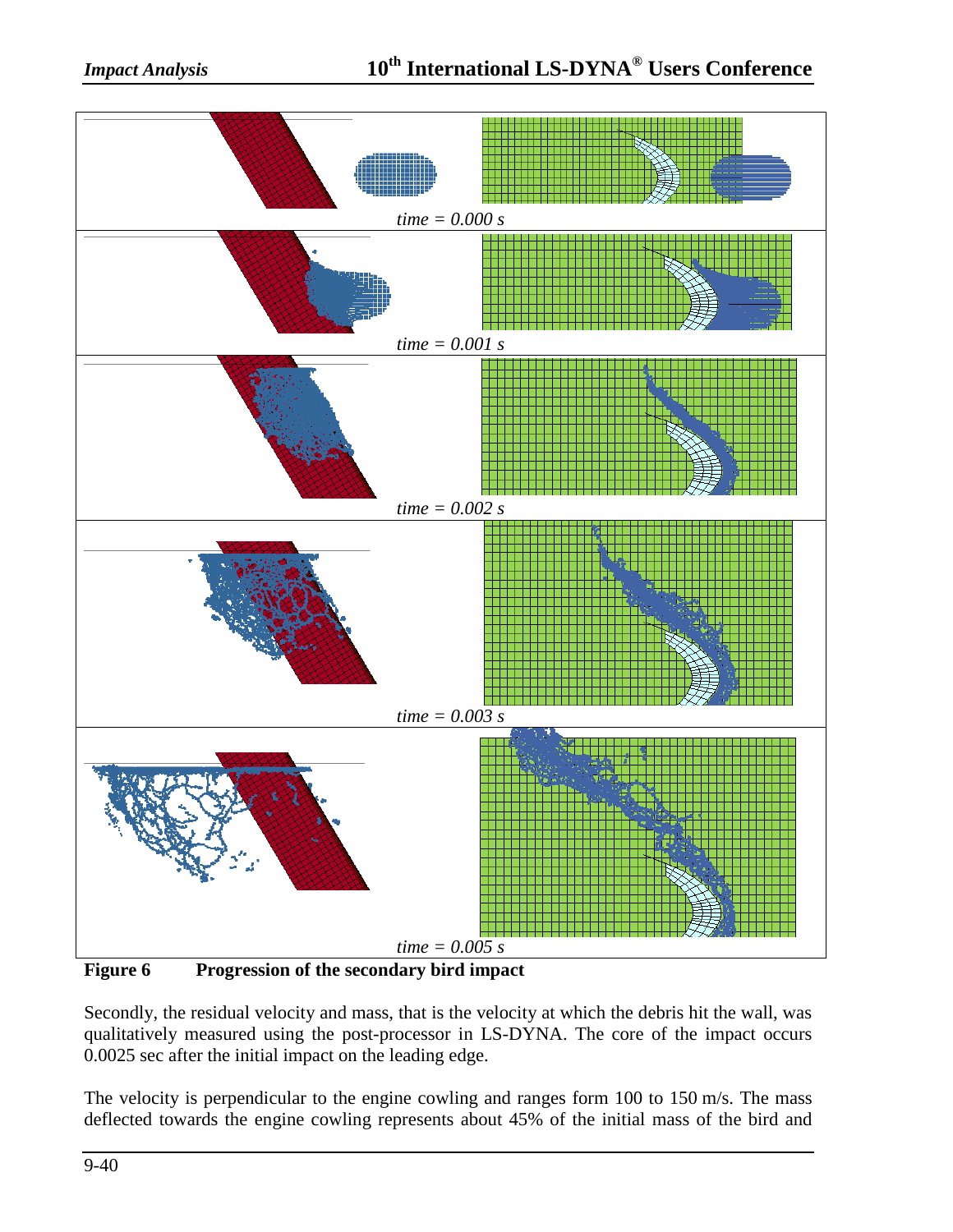was calculated by averaging the number of particles within 10 mm of the rigid wall. It is note worthy that the peak force transmitted to the wall is not coincident with the maximum mass impacting it.

Finally, it is also of interest to know how much energy can be imparted by the bird to the engine cowling. A very approximate value can be obtained by integrating over time the resulting force on the rigid wall representing the engine cowling. The value was compared against the energy absorbed by the leading edge and amounted to about half of that value.

This summarizes up the initial steps of solving the secondary bird impact and shows that SPH can be effectively used to solve the problem. Further development and increase in accuracy can be achieved by up-dating the radius and geometry of the leading edge and engine cowling to that of the real structure, making sure that the boundary conditions are representative of reality, using the appropriate material properties for the leading edge and engine cowling, and using the actual distances between the point of impact and engine cowling.

### **Conclusion**

We have shown in this paper how the SPH method can be used to obtain accurate results for bird impact simulations and how it is suitable for complex problems that cannot be successfully solved using other numerical methods. Given the success of SPH method in the current project, it should be used in subsequent work involving more complex fluid-solid interaction as in aircraft ditching simulation.

# **Acknowledgements**

We would like to thank the CRIAQ for financial support of this project as well as Laval University and the National Research Council of Canada for their close collaboration. Thanks also go to our industrial partners, specifically Mr. Stephen Caulfeild for reviewing this paper and providing valuable technical comments

#### **References**

<sup>-</sup>1 L. B. Lucy, *A Numerical Approach to the Testing of the Fission Hypothesis*, The Astronomical Journal, **82**, 1977, 1013-1024

<sup>2</sup> J. J. Monaghan & R. A. Gingold, *Shock Simulation by the Particle Method SPH*, Journal of Computational Physics, **52**, 1983, 374-389

<sup>3</sup> Chad E. Sparks, Ronald L. Hinrichsen, David Friedmann, Co*mparison and validation of smooth particle hydrodynamic (SPH) and coupled Euler Lagrange (CEL) techniques for modeling hydrodynamic ram*, 13th AIAA/ASME/AHS Adaptive Structures Conference, April 18-21, 2005, Austin, Texas

<sup>4</sup> Liang Xue, Breaking *dam flood using smooth particle hydrodynamics method*, 10th International Symposium on Interaction of the Effects of Munitions with Structures, May 7-11, 2001, San Diego, California

<sup>5</sup> M. B. Liu, G. R. Liu, K. Y. Lam, Z. Zong, *Smoothed particle hydrodynamics for numerical simulation of underwater explosion*, Computational Mechanics, **30**, 2003, 106-118

<sup>6</sup> J. Bonet & S. Kulasegaram, *Correction and stabilization of smooth particle hydrodynamics methods with applications in metal forming simulations*, International Journal for Numerical Methods in Engineering, **47**,2000, 1189-1214

<sup>7</sup> James Campbell, Rade Vignjevic, Séverine Lepage, *Numerical simulation of high velocity impacts on thin metallic targets II*, Dynamics & Control of Systems & Structures in Space (DCSSS), 6th Conference, July 2004, Riomaggiore, Italy